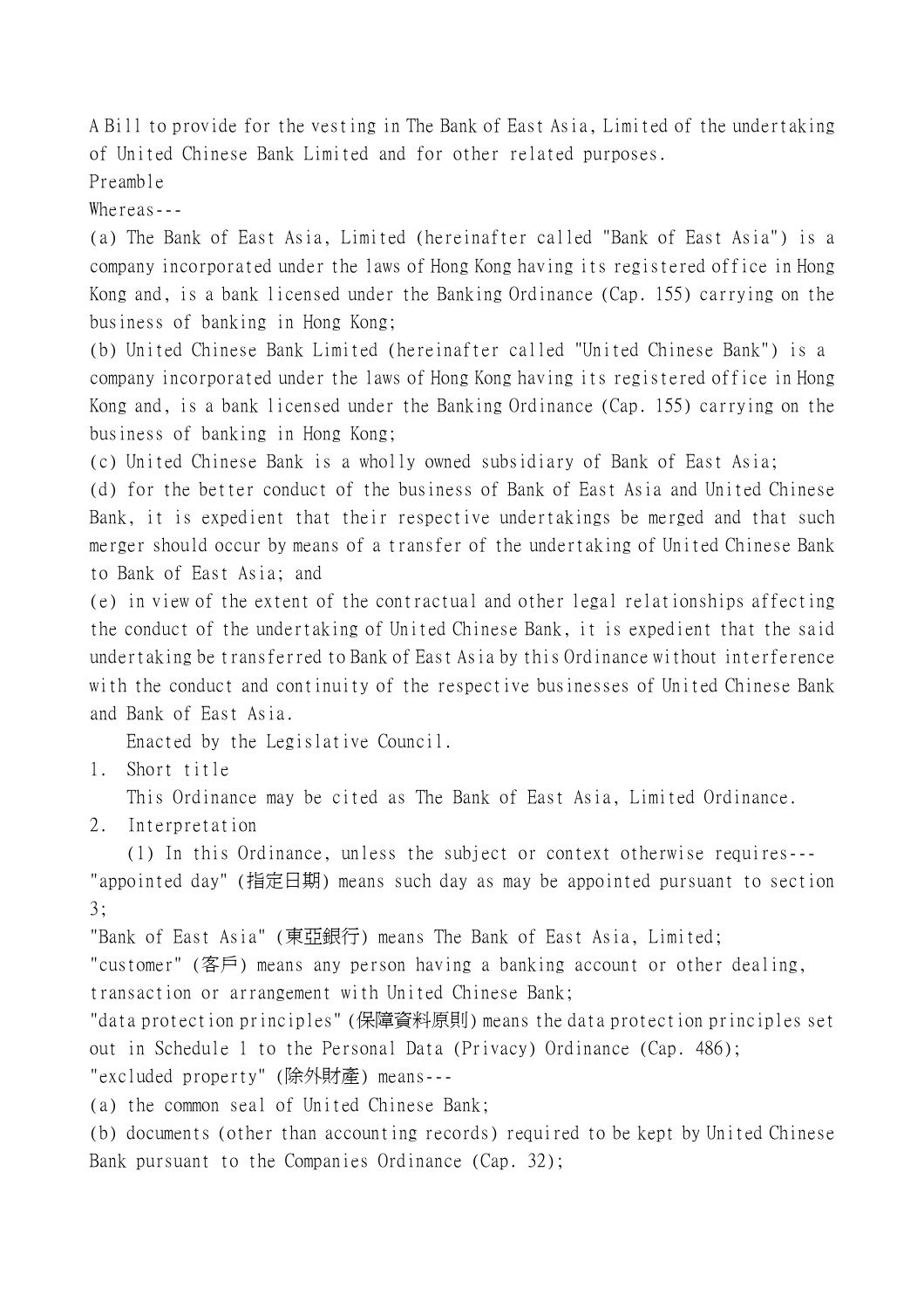(c) the issued share capital of United Chinese Bank beneficially owned by Bank of East Asia;

"existing" (現有) means existing, outstanding or in force immediately before the appointed day;

"liabilities" (法律責任) includes duties and obligations of every description (whether present or future, actual or contingent);

"Privacy Commissioner" (私隱專員) means the Privacy Commissioner for Personal Data established under section 5(1) of the Personal Data (Privacy) Ordinance (Cap. 486); "property" (財產) means property and assets of every description wheresoever situate and rights of every description (whether present or future, actual or contingent), and includes property held on trust and securities, benefits and powers of every description but does not include the excluded property;

"security" (抵押) includes a mortgage or charge (whether legal or equitable and including any sub-mortgage), debenture, bill of exchange, promissory note, guarantee, lien, pledge (whether actual or constructive), hypothecation, assignment by way of security, indemnity, right of set-off, agreement or undertaking (whether in writing or not) or other means (in each case made, granted, arising or subsisting under any applicable law) of securing payment or discharge of a debt or liability (whether present or future, actual or contingent);

"undertaking" (業務) means the business and all existing property, reserves and liabilities of United Chinese Bank of whatsoever nature other than the excluded property;

"United Chinese Bank" (中國聯合銀行) means United Chinese Bank Limited;

"will" (遺囑) includes a codicil and any other testamentary writing.

(2) Any reference in this Ordinance to property or liabilities of United Chinese Bank is a reference to property or liabilities to which United Chinese Bank is for the time being entitled or subject (whether beneficially or in any fiduciary capacity), wherever such property or liabilities are situated or arise and whether or not capable of being transferred or assigned by United Chinese Bank, and whether United Chinese Bank is entitled to such property or subject to such liabilities under the law of Hong Kong or under the law of any country or territory outside Hong Kong.

(3) Any body politic or corporate and any other person or persons whose rights are affected by any of the provisions of this Ordinance shall be deemed to be mentioned herein.

3. Notice of appointed day

(1) The directors of United Chinese Bank may appoint a day for the purposes of this Ordinance.

(2) United Chinese Bank and Bank of East Asia shall give joint notice in the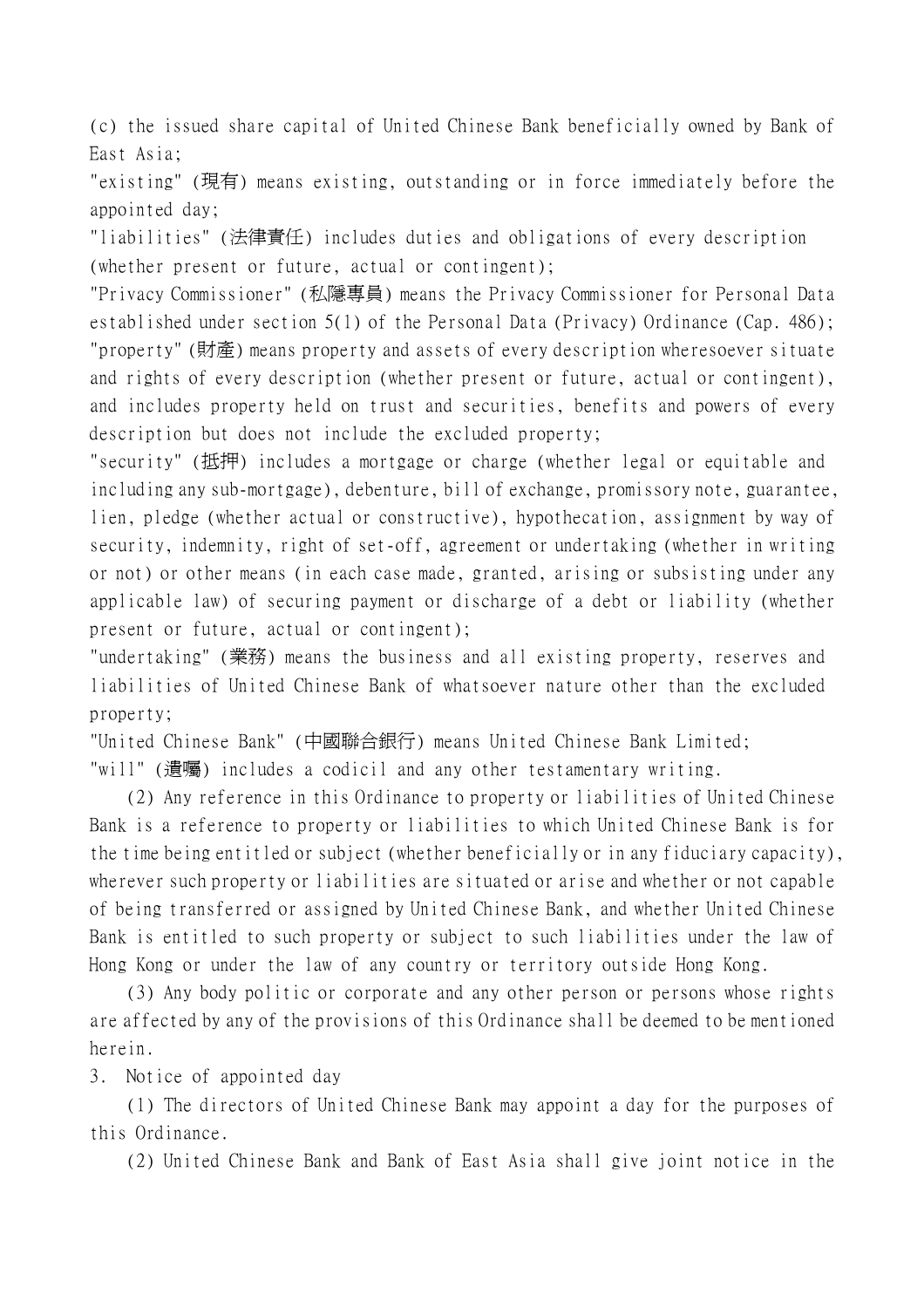Gazette stating the day so appointed save that, in the event that such day proves not to be the appointed day for any reason, United Chinese Bank and Bank of East Asia shall give joint notice in the Gazette to that effect and shall again give joint notice in the Gazette stating the next day so appointed or, as the case may be, the day which was the appointed day.

4. Change of name, reduction of capital and revocation of banking licence

(1) On the appointed day, by virtue of this Ordinance---

(a) the name of United Chinese Bank shall, in accordance with this section, be changed to "UCB Limited";

(b) the authorized and issued share capital of United Chinese Bank shall be reduced to \$100 comprising 10 ordinary shares of \$10 each and 64 999 990 ordinary shares of \$10 each shall be cancelled; and

(c) the banking licence of United Chinese Bank shall, in accordance with Part V of the Banking Ordinance (Cap. 155), be revoked on and from a day to be appointed by the Monetary Authority which day shall be published in the Gazette.

(2) Not less than 7 days before the appointed day, United Chinese Bank shall deliver to the Registrar of Companies a copy of this Ordinance together with a minute, signed by a director or the secretary of United Chinese Bank confirming the reduction of share capital and cancellation of shares referred to in subsection (1).

(3) The Registrar of Companies shall, pursuant to this Ordinance, register the copy of the Ordinance and the minute delivered to him pursuant to subsection (2) and on the appointed day---

(a) shall enter the new name of United Chinese Bank in the register in place of its former name and issue to United Chinese Bank a certificate of incorporation on change of name stating United Chinese Bank's new name; and

(b) shall certify under his hand the registration of the Ordinance and the minute which certificate shall be conclusive evidence of the reduction of the authorized and issued share capital of United Chinese Bank.

5. Vesting of the undertaking in Bank of East Asia

(1) On the appointed day the undertaking shall, by virtue of this Ordinance and without further act or deed, be transferred to, and vest in, Bank of East Asia to the intent that Bank of East Asia shall succeed to the whole undertaking as if in all respects Bank of East Asia were the same person in law as United Chinese Bank.

(2) Where the transfer and vesting of any property situate in any country or territory outside Hong Kong and forming part of the undertaking is governed otherwise than by the law of Hong Kong, United Chinese Bank shall, if Bank of East Asia so requires, so soon as is practicable after the appointed day, take all necessary steps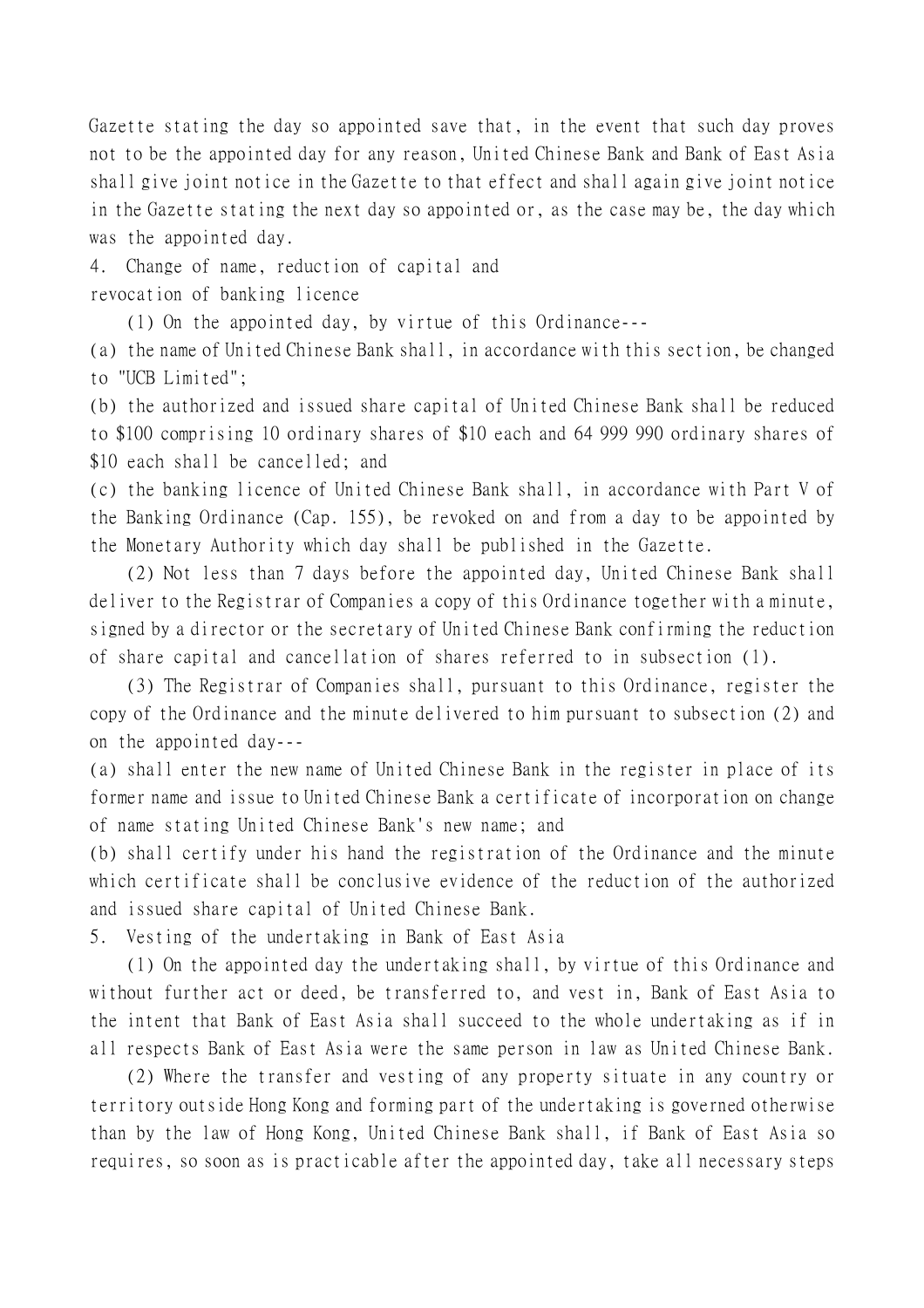for securing the effective transfer and vesting thereof in Bank of East Asia and, pending such transfer and vesting, United Chinese Bank shall hold any such property in trust for Bank of East Asia.

## 6. Trust property and wills

(1) Any property vested or deemed to be vested in Bank of East Asia by virtue of this Ordinance which immediately before the appointed day was held by United Chinese Bank, whether alone or jointly with any other person, as trustee or custodian trustee of any trust deed, settlement, covenant, agreement, will, or other instrument (whether originally so appointed or not, and whether appointed under hand or seal, or by order of any court or otherwise), or as executor of the will, or administrator of the estate, of a deceased person or as judicial trustee appointed by order of any court, or in any other fiduciary capacity, shall, on and from the appointed day, be held by Bank of East Asia alone or, as the case may be, jointly with such other person, in the same capacity upon the trusts, and with and subject to the powers, provisions and liabilities, applicable thereto respectively.

(2) Any existing instrument or order of any court under or by virtue of which any property became vested in United Chinese Bank, in any such fiduciary capacity as is referred to in subsection (1) (including in the case of a will any grant of probate thereof), and any provision in such instrument or order, or any existing contract or arrangement, for the payment to, or retention by, United Chinese Bank of remuneration for its services in any such fiduciary capacity, shall, on and from the appointed day, be construed and have effect, so far as the context permits, as if for any reference therein to United Chinese Bank not being a reference (however worded and whether express or implied) to terms and conditions of, or to a scale of fees of, United Chinese Bank, there were substituted a reference to Bank of East Asia provided always that this subsection shall not prevent Bank of East Asia from varying the remuneration or scale of fees payable in accordance with the terms of the relevant instrument or order.

(3) Any will made before the appointed day which has not been proved in Hong Kong before the appointed day, and any will made on or after the appointed day, being a will which appoints United Chinese Bank to be an executor, trustee or recipient of any property as trustee, shall, on and from the appointed day, be construed and have effect as if for any reference therein to United Chinese Bank as such executor, trustee or recipient or otherwise in connection with such appointment, not being a reference (however worded and whether express or implied) to terms and conditions of, or to a scale of fees of, United Chinese Bank, there were substituted a reference to Bank of East Asia.

(4) No testamentary gift shall be adeemed by reason only of the operation of any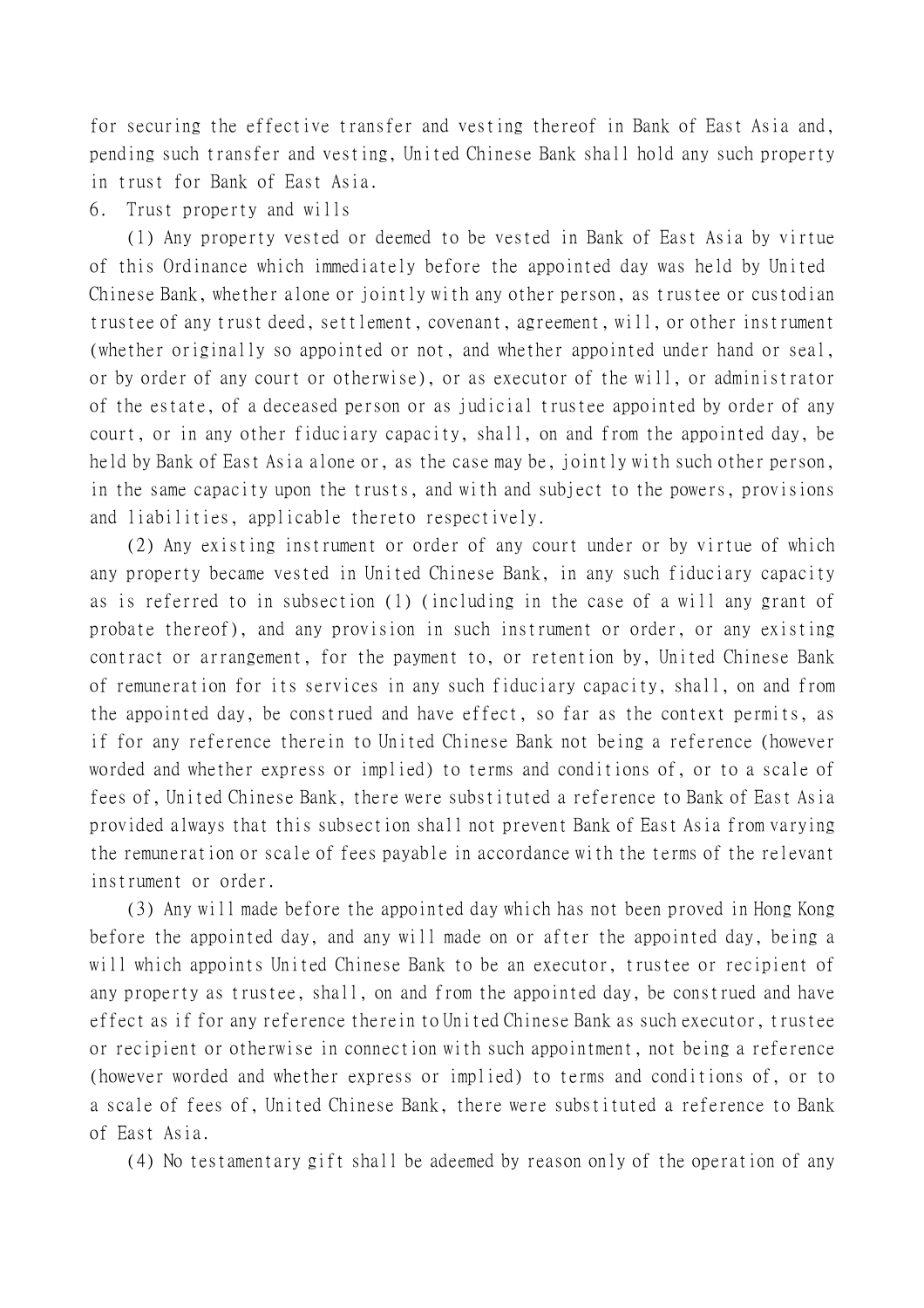of the provisions of this Ordinance.

7. Supplementary provisions

Without prejudice to the generality of any other provision of this Ordinance but subject to any provision of this Ordinance to the contrary effect, the following provisions of this section shall have effect---

(a) All existing contracts, agreements, certificates, awards, conveyances, deeds, leases, licences, notices, permits, guarantees, documents granting or comprising any security, bonds, indemnities, mandates, instructions and other instruments and undertakings entered into by, made with, given to or by or addressed to United Chinese Bank (whether alone or with any other person and whether as principal or agent and whether in writing or not), other than those entered into, made, given to or by or addressed to United Chinese Bank in relation to the excluded property, shall be construed and have effect on and from the appointed day as if---

(i) Bank of East Asia had been a party thereto instead of United Chinese Bank;

(ii) for any reference (however worded and whether express or implied) to United Chinese Bank there were substituted, as respects anything falling to be done on or after the appointed day, a reference to Bank of East Asia; and

(iii) any reference (however worded and whether express or implied) to the directors or to any director, officer or employee of United Chinese Bank were, as respects anything falling to be done on or after the appointed day, a reference to the directors of Bank of East Asia or, as the case may require, to such director, officer or employee of Bank of East Asia as Bank of East Asia may appoint for that purpose or, in default of appointment, to the director, officer or employee of Bank of East Asia who corresponds as nearly as may be to the first-mentioned director, officer or employee.

(b) Paragraph (a)(ii) shall, subject to the provisions of section 16, apply to any statutory provision, to any provision of any existing contract to which United Chinese Bank was not a party and to any provision of any other existing document (not being a contract or a will) as they apply to a contract to which that paragraph applies. (c) Any account between United Chinese Bank and a customer shall, on the appointed day, be transferred to Bank of East Asia and become an account between Bank of East Asia and such customer subject to the same conditions and incidents as theretofore; and such account shall be deemed for all purposes to be a single continuing account; and any existing contracts, agreements, certificates, awards, conveyances, deeds, leases, licences, notices, permits, guarantees, documents granting or comprising any security, bonds, indemnities, mandates, instructions and other instruments and undertakings entered into by, made with, given to or by or addressed to United Chinese Bank (whether alone or with any other person and whether as principal or agent and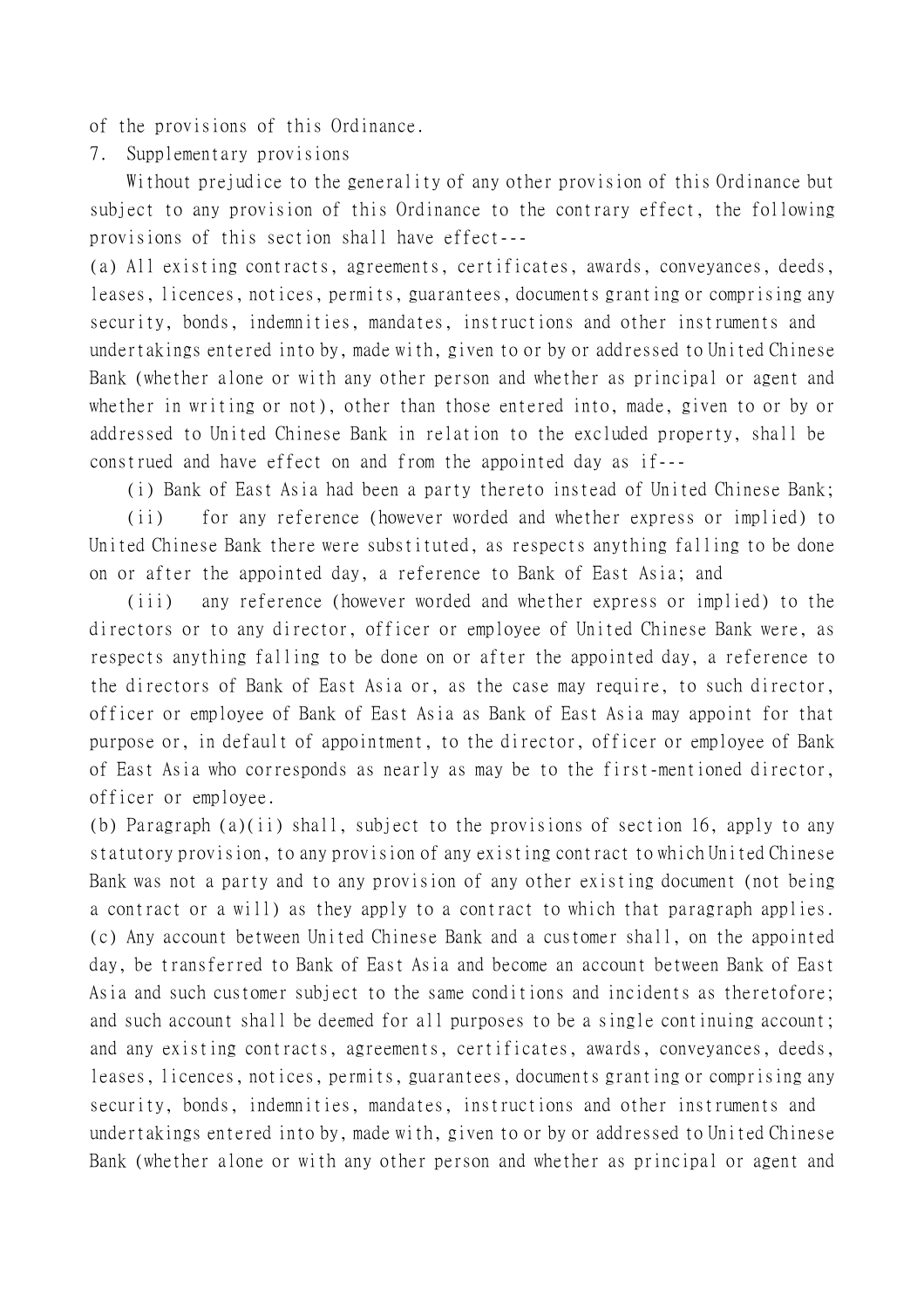whether in writing or not), shall be construed and have effect on and from the appointed day as if any reference (however worded and whether express or implied) to such account between United Chinese Bank and a customer there were substituted, as respects anything falling to be done on or after the appointed day, and so far as the context permits, a reference to the continuing account between Bank of East Asia and such customer:

Provided that nothing in this Ordinance shall affect any right of Bank of East Asia or of any customer to vary the conditions or incidents subject to which any account is kept.

(d) Any existing instruction, order, direction, mandate, power of attorney, authority, undertaking or consent (whether in writing or not and whether or not in relation to an account) given to or by United Chinese Bank, either alone or jointly with another person, shall apply and have effect, on and from the appointed day, as if given to or by Bank of East Asia or, as the case may be, to or by Bank of East Asia jointly with such other person.

(e) Any negotiable instrument or order for payment of money drawn on, or given to, or accepted or endorsed by, United Chinese Bank, or payable at any place of business of United Chinese Bank, whether so drawn, given, accepted or endorsed before, or on the appointed day, shall have the same effect on and from the appointed day, as if it had been drawn on, or given to, or accepted or endorsed by Bank of East Asia, or were payable at the same place of business of Bank of East Asia.

(f) The custody of any document or record, goods or other thing held by United Chinese Bank as bailee shall pass to Bank of East Asia on the appointed day, and the rights and obligations of United Chinese Bank under any contract of bailment relating to any such document or record, goods or thing shall on that day become rights and obligations of Bank of East Asia.

(g) (i) Any security held immediately before the appointed day by United Chinese Bank, or by a nominee or agent of or trustee for United Chinese Bank, as security for the payment or discharge of any liability shall, on and from the appointed day, be held by, or, as the case may require, by that nominee, agent or trustee for, Bank of East Asia, and be available to Bank of East Asia (whether for its own benefit or, as the case may be, for the benefit of any other person) as security for the payment or discharge of that liability.

(ii) In relation to any security vested or deemed to be vested in Bank of East Asia in accordance with the provisions of this Ordinance and any liabilities thereby secured, Bank of East Asia shall be entitled to the rights and priorities and be subject to the obligations and incidents to which United Chinese Bank would have been entitled and subject if it had continued to hold the security.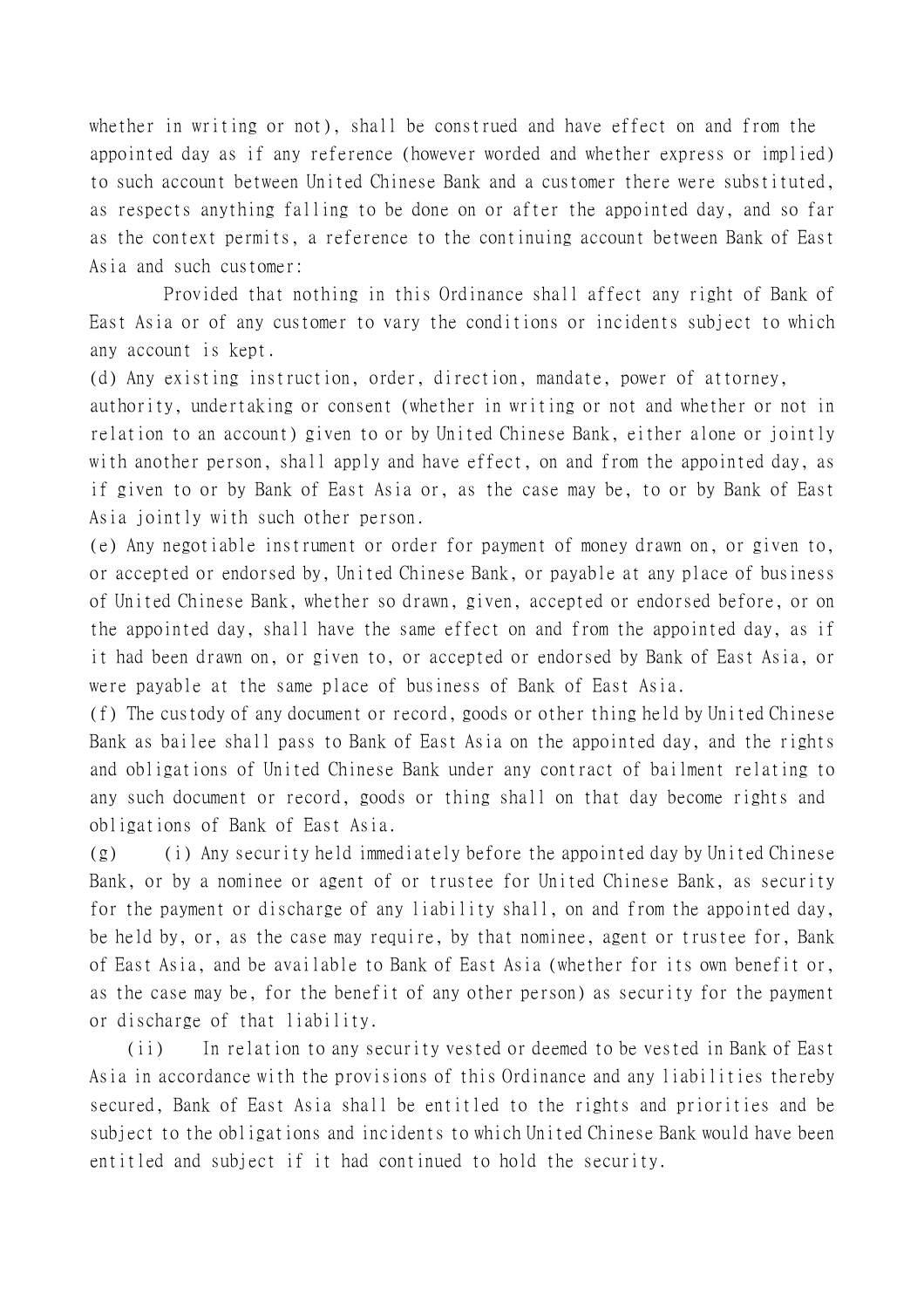(iii) Without prejudice to the generality of subparagraph (ii), in any case where any existing liability subsists between United Chinese Bank and Bank of East Asia in respect of which United Chinese Bank or Bank of East Asia, or a nominee or agent of or trustee for United Chinese Bank or Bank of East Asia holds security, that liability shall, for the purpose of enforcing or realizing that security, be deemed to continue in effect notwithstanding the vesting of the undertaking in Bank of East Asia.

(iv) Any security referred to in subparagraph (i), (ii) or (iii) and which extends to future advances or liabilities shall, on and from the appointed day, be available to Bank of East Asia (whether for its own benefit or, as the case may be, for the benefit of any other person) as security for the payment or discharge of future advances and liabilities to the same extent and in the same manner in all respects as future advances by, or liabilities to, United Chinese Bank or, as the case may be, Bank of East Asia were secured thereby immediately before that day.

(h) (i) Where by virtue of this Ordinance any right or liability of United Chinese Bank becomes or is deemed to become a right or liability of Bank of East Asia, Bank of East Asia and all other persons shall, on and from the appointed day, have the same rights, powers and remedies (and in particular the same rights and powers as to taking or resisting legal proceedings or making or resisting applications to any authority) for ascertaining, perfecting or enforcing that right or liability as if it had at all times been a right or liability of Bank of East Asia; and any legal proceedings or application to any authority existing or pending immediately before the appointed day by or against United Chinese Bank may be continued by or against Bank of East Asia.

(ii) Where any right or liability of United Chinese Bank was before the appointed day the subject of arbitral proceedings to which United Chinese Bank was a party, Bank of East Asia shall on and from the appointed day automatically be substituted for United Chinese Bank as a party to those proceedings, without the need for consent from any other party or from the arbitrator.

(i) Any judgment or award obtained by or against United Chinese Bank and not fully satisfied before the appointed day shall on that day, to the extent to which it is enforceable by or against United Chinese Bank, become enforceable by or against Bank of East Asia.

(j) Any court order which applies to United Chinese Bank and which relates to a right or liability or property of United Chinese Bank which by virtue of this Ordinance is deemed to become a right or liability or property of Bank of East Asia shall on and from the appointed day apply to Bank of East Asia instead of to United Chinese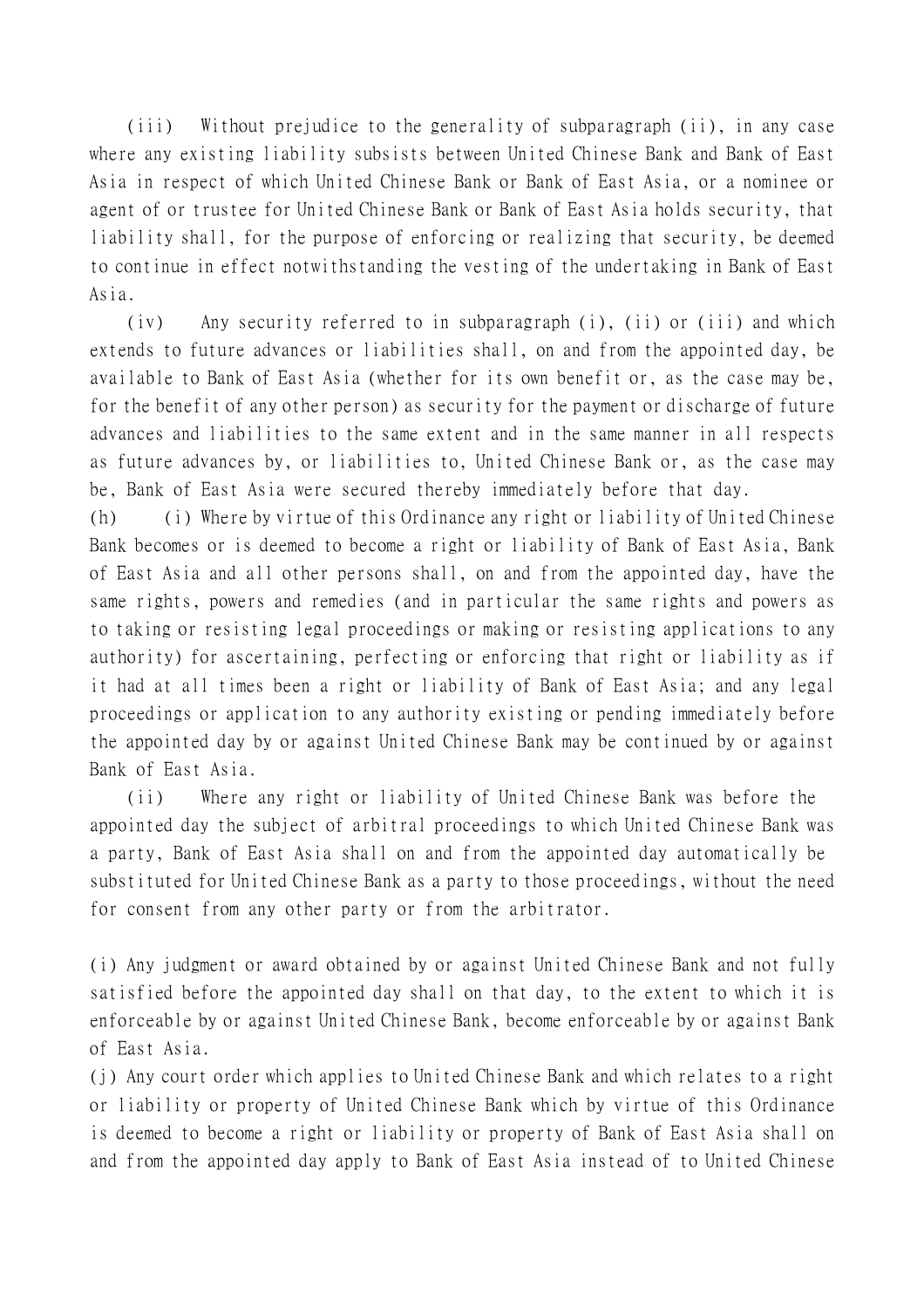Bank.

(k) Nothing in this Ordinance shall terminate or prejudicially affect the appointment, authority, rights or powers of any receiver or of any receiver and manager appointed by United Chinese Bank, whether alone or with others, before the appointed day. (l) The Privacy Commissioner may, on and from the appointed day, exercise in respect of Bank of East Asia any power under the Personal Data (Privacy) Ordinance (Cap. 486) which he could have immediately before the appointed day exercised in respect of United Chinese Bank in respect of a breach or alleged breach by United Chinese Bank of that Ordinance or the data protection principles; but the transfer to, and vesting in, Bank of East Asia by this Ordinance of the undertaking of United Chinese Bank and any disclosure to Bank of East Asia of any information in contemplation or as a result thereof shall not amount to a breach of any duty of confidentiality to which United Chinese Bank is subject immediately before the appointed day or to a contravention by Bank of East Asia or United Chinese Bank of the Personal Data (Privacy) Ordinance (Cap. 486) or the data protection principles.

8. Accounting treatment of United Chinese Bank and Bank of East Asia

(1) On and from the appointed day, by virtue of this Ordinance and notwithstanding the provisions of any other Ordinance---

(a) the balance sheets and profit and loss accounts of United Chinese Bank and Bank of East Asia for the accounting period of each company in which the appointed day falls shall be prepared in all respects as if the undertaking had vested in Bank of East Asia pursuant to section 5 on the first day of such accounting period of Bank of East Asia;

(b) all assets and liabilities of United Chinese Bank shall be transferred to Bank of East Asia at their carrying value in the consolidated accounts of the group including United Chinese Bank and Bank of East Asia on the first day of such accounting period of Bank of East Asia;

(c) every existing reserve of United Chinese Bank as consolidated in the group accounts including United Chinese Bank and Bank of East Asia on the first day of such accounting period of Bank of East Asia shall be transferred to and for all purposes be and become a reserve of Bank of East Asia; and

(d) the amount, description and character of every reserve of Bank of East Asia which shall come into being pursuant to paragraph (c) shall be the same in all respects as those of the corresponding existing reserve of United Chinese Bank immediately before the first day of such accounting period of Bank of East Asia, and all enactments and rules of law shall apply to or in respect of every such reserve of Bank of East Asia in the same manner in all respects as they applied to or in respect of the corresponding existing reserve of United Chinese Bank immediately before the first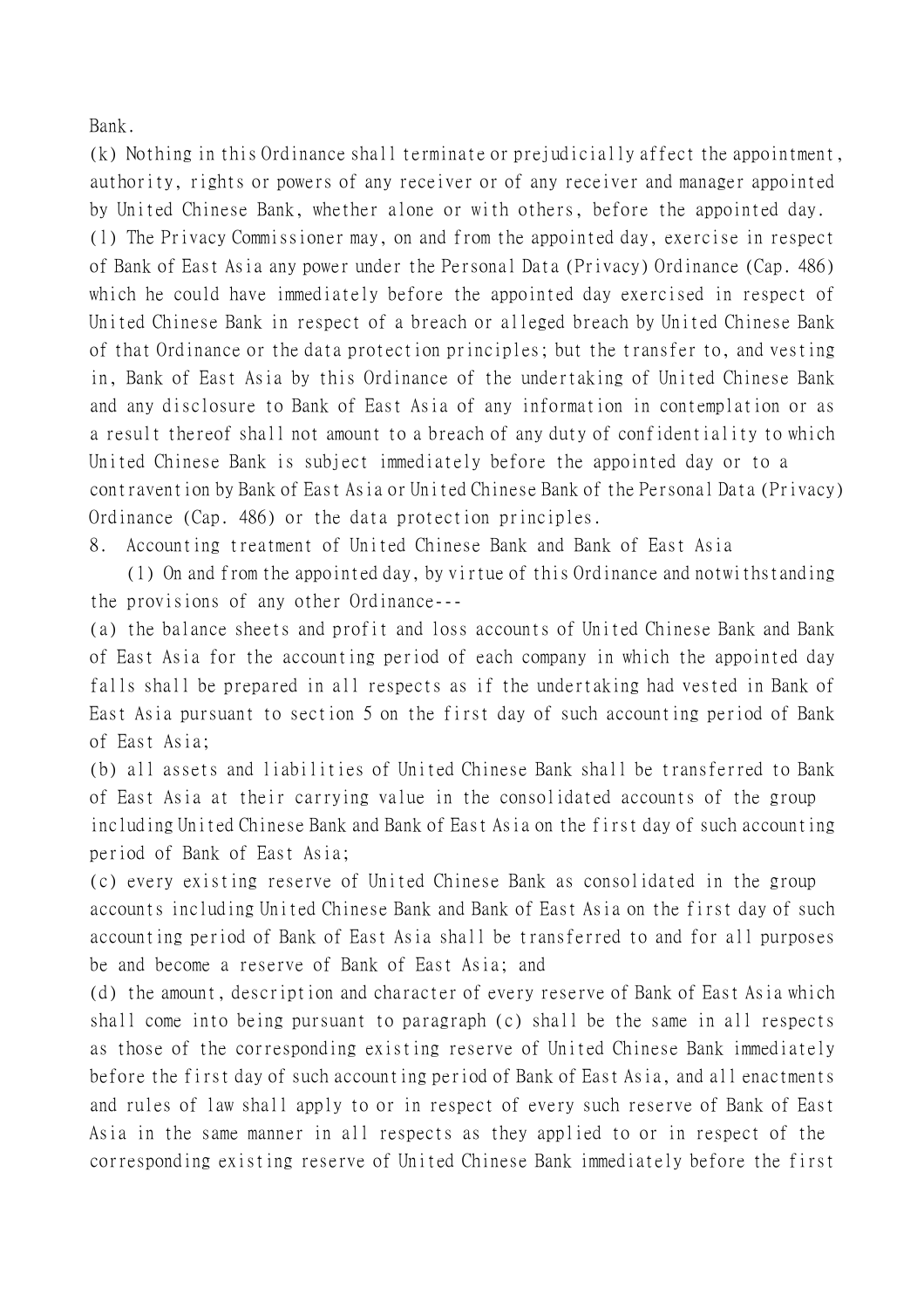day of such accounting period of Bank of East Asia.

(2) Every reference in subsection (1) to an existing reserve shall include a reference to any reserve or similar provision, irrespective of its name or designation (and whether the amount thereof be positive or negative in nature) and, without prejudice to the generality of the foregoing, every such reference shall include a reference to any sums standing to the credit (or debit) of any profit and loss account.

(3) Without prejudice to the generality of subsection (1), any profits or losses of United Chinese Bank earned or incurred after the beginning of the financial year of United Chinese Bank in which the appointed day shall occur, shall, on and from the appointed day, and by virtue of this Ordinance, be treated for all purposes as profits or, as the case may be, losses, of Bank of East Asia.

9. Contracts of employment

(1) Section 7(a) shall apply to a contract for the employment of any person by United Chinese Bank; and employment with United Chinese Bank and Bank of East Asia under any such contract shall be deemed for all purposes to be a single continuing employment.

(2) No director or auditor of United Chinese Bank shall by virtue only of this Ordinance become a director or, as the case may be, auditor of Bank of East Asia. 10. Pensions, provident funds and gratuity benefits

(1) The deeds and rules constituting or relating to the pension fund scheme established in Hong Kong and known as the United Chinese Bank Limited Employees Provident Fund Scheme and the provident fund scheme established in Hong Kong and known as the BEA (MPF) Master Trust Scheme, and the gratuity benefits payable by United Chinese Bank shall, on and from the appointed day, be construed and have effect, so far as the context permits, as if for any reference therein to United Chinese Bank there were substituted a reference to Bank of East Asia.

(2) No officer or employee of United Chinese Bank who becomes an officer or employee of Bank of East Asia by virtue of this Ordinance shall, by virtue only of this Ordinance, be entitled to participate in any pension or provident fund or schemes of or gratuity payments payable by Bank of East Asia, and no existing officer or employee of Bank of East Asia shall, by virtue only of this Ordinance, be entitled to participate in the United Chinese Bank Limited Employees Provident Fund Scheme or the BEA (MPF) Master Trust Scheme or any other pension fund scheme of, provident fund scheme of, or gratuity benefits payable by United Chinese Bank.

11. Waiver of prohibition of merger

(1) Any provision contained in any contract to which either Bank of East Asia or United Chinese Bank is a party which prohibits or has the effect of prohibiting the transfer and vesting or deemed transfer and vesting of the undertaking of United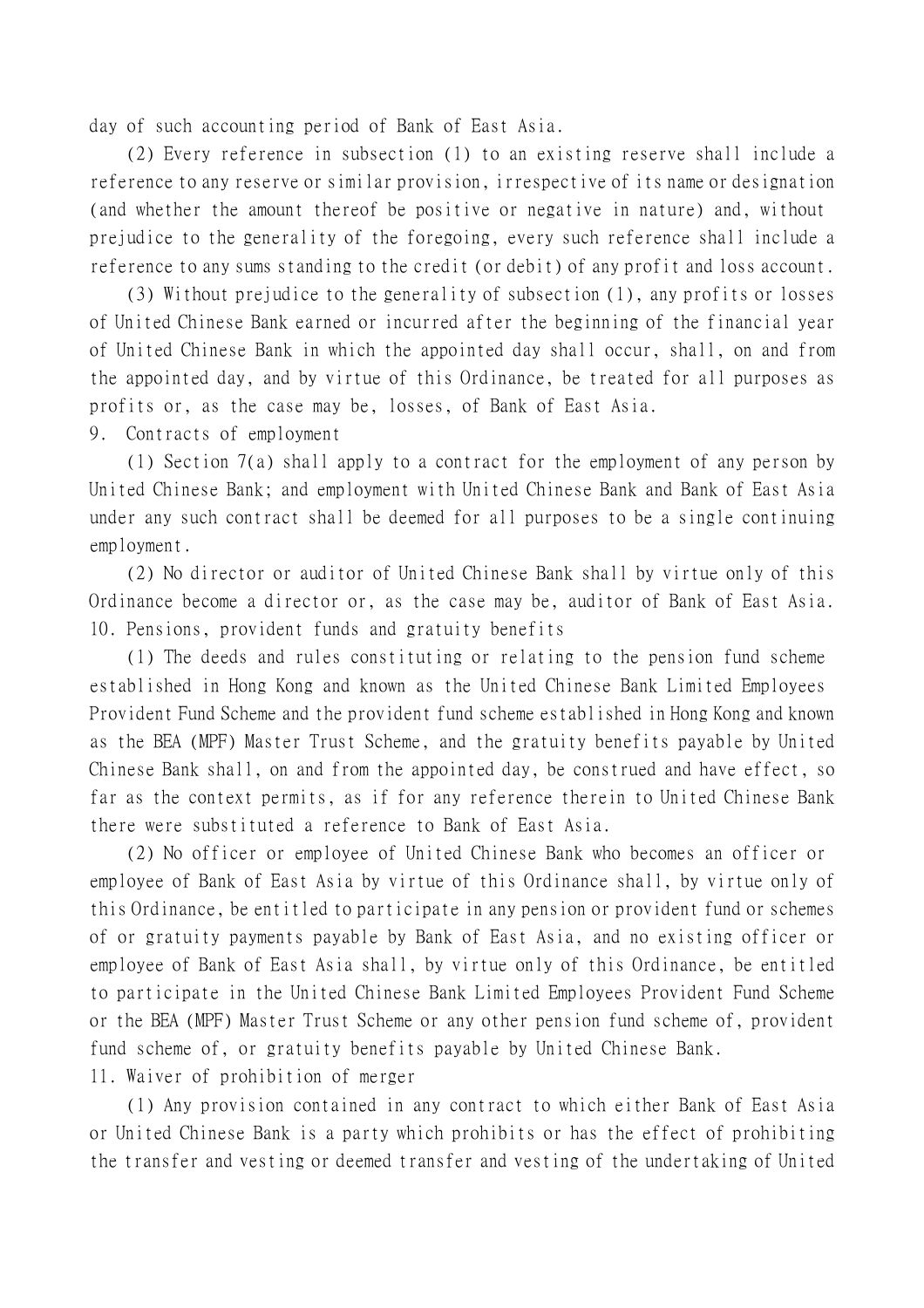Chinese Bank in Bank of East Asia shall be deemed by this Ordinance to have been waived.

(2) Any provision contained in any contract to the effect that a default shall occur or be deemed to occur as a result of the transfer and vesting or deemed transfer and vesting of the undertaking of United Chinese Bank in Bank of East Asia, and to which either Bank of East Asia or United Chinese Bank is a party, shall be deemed by this Ordinance to have been waived.

(3) Nothing in this section applies to any contract to which Bank of East Asia in Hong Kong or United Chinese Bank in Hong Kong is not a party.

12. Evidence: books and documents

(1) All books and other documents which would, before the appointed day, have been evidence in respect of any matter for or against United Chinese Bank shall be admissible in evidence in respect of the same matter for or against Bank of East Asia.

(2) In this section "documents" (文件) has the same meaning as in section 46 of the Evidence Ordinance (Cap. 8).

13. Part III of Evidence Ordinance (Cap. 8)

(1) On and from the appointed day, Part III of the Evidence Ordinance (Cap. 8) shall apply to the banker's records of United Chinese Bank deemed to be vested in Bank of East Asia by virtue of this Ordinance, and to entries made in those records before the appointed day, as if such records were the records of Bank of East Asia.

(2) For the purposes of section 20 of the Evidence Ordinance (Cap. 8), banker's records which are deemed to have become the banker's records of Bank of East Asia by virtue of this Ordinance shall be deemed to have been the ordinary banker's records of Bank of East Asia at the time of the making of any entry therein which purports to have been made before the appointed day, and any such entry shall be deemed to have been made in the usual and ordinary course of business.

(3) For the purposes of sections 40 and 41 of the Evidence Ordinance (Cap. 8), documents previously in the custody or control of United Chinese Bank shall by virtue of this Ordinance be deemed to be documents previously in the custody or control of Bank of East Asia.

(4) In this section "banker's records" (銀行紀錄) shall be construed in accordance with section 2 of the Evidence Ordinance (Cap. 8). 14. Evidence of vesting and transfer

(1) The production of a Government Printer's copy of this Ordinance shall, for all purposes, be conclusive evidence of the vesting and transfer or deemed vesting and transfer of any property and liabilities of United Chinese Bank in Bank of East Asia in accordance with the provisions of this Ordinance.

(2) Without prejudice to the generality of subsection (1)---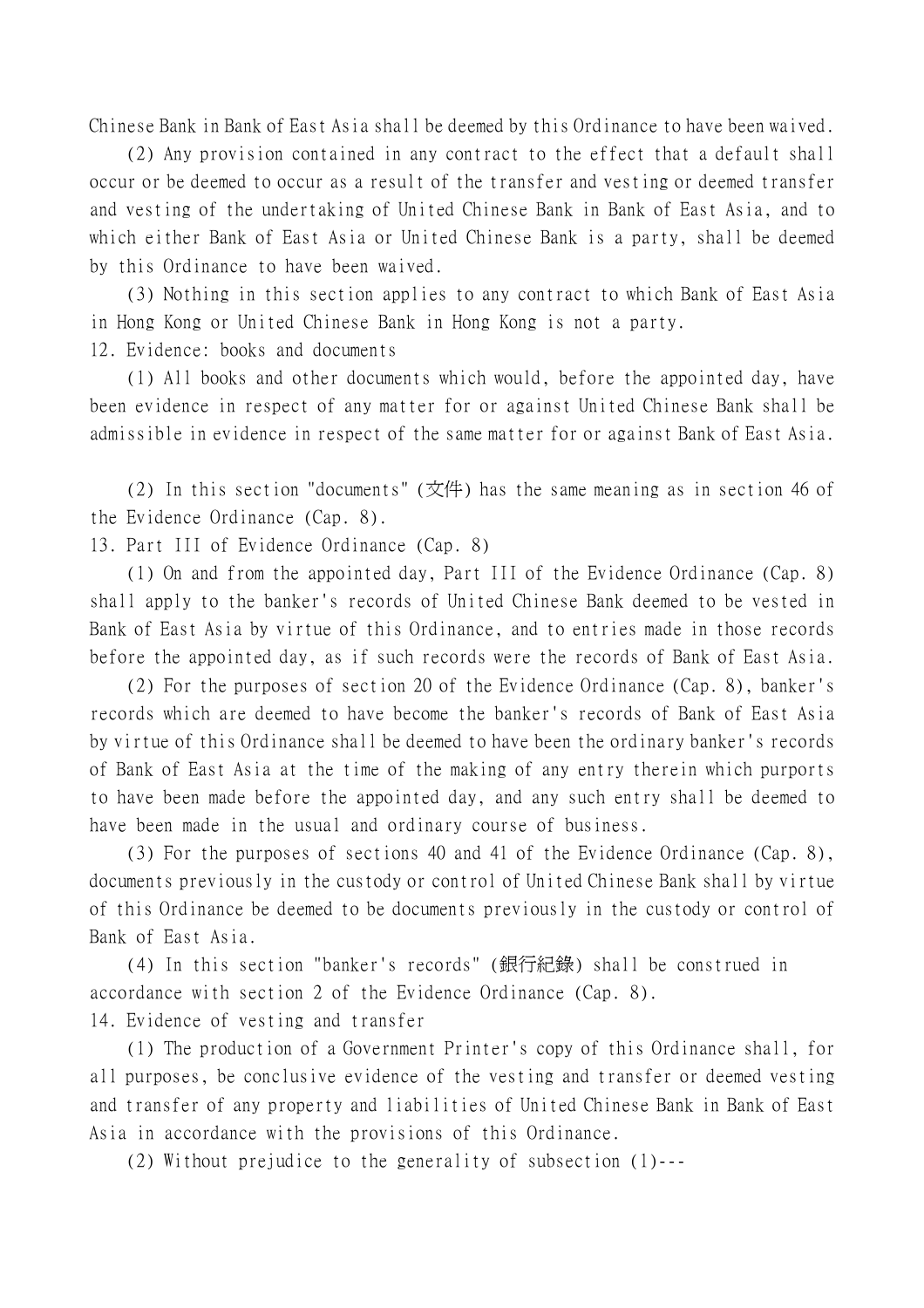(a) a Government Printer's copy of this Ordinance, together with evidence of publication of notice of the appointed day, shall, in relation to any registered securities transferred to, and vested in, Bank of East Asia by virtue of this Ordinance, operate for all purposes as a duly executed instrument of transfer in respect of the transfer of such registered securities from United Chinese Bank to Bank of East Asia;

(b) any deed or other document made or executed on or after the appointed day, whereby Bank of East Asia or United Chinese Bank, whether alone or jointly with any other person, conveys or transfers, or purports to convey or transfer, to any person (whether for consideration or not), or applies to be registered as the holder or proprietor of, any property held by United Chinese Bank immediately before the appointed day and forming part of the undertaking, whether alone or jointly with any other person, shall be sufficient evidence that the interest of United Chinese Bank in that property is deemed to be vested in Bank of East Asia under this Ordinance; (c) where there is any other transaction or purported transaction by Bank of East Asia or United Chinese Bank on or after the appointed day in connection with, or in relation to, any property or liabilities which are property or liabilities of United Chinese Bank immediately before that day and forming part of the undertaking, it shall be deemed in favour of any other party to the transaction, or any person claiming through or under him, that Bank of East Asia has full power and authority for that transaction as if the property or liabilities were deemed to be vested in it under this Ordinance;

(d) a certificate given by or on behalf of Bank of East Asia at any time that any property or liability specified in the certificate (which property or liability immediately before the appointed day is the property or liability of United Chinese Bank) is or, as the case may be, is not, deemed to be vested in Bank of East Asia under this Ordinance, shall be conclusive evidence for all purposes of the fact so certified.

(3) Nothing in subsection (2)(c) or (d) shall affect the liability of United Chinese Bank and Bank of East Asia to the other of them in respect of anything done, or purporting to have been done, by either of them in connection with, or in relation to, any property or liabilities.

 $(4)$  In subsection  $(2)$ ---

(a) "registered securities" (註冊證券) means shares, stocks, debentures, loans, bonds, units of a unit trust scheme or other shares of the investments subject to the trusts of such a scheme, and other securities of any description which are transferable and the holders of which are entered in a register (whether maintained in Hong Kong or not); and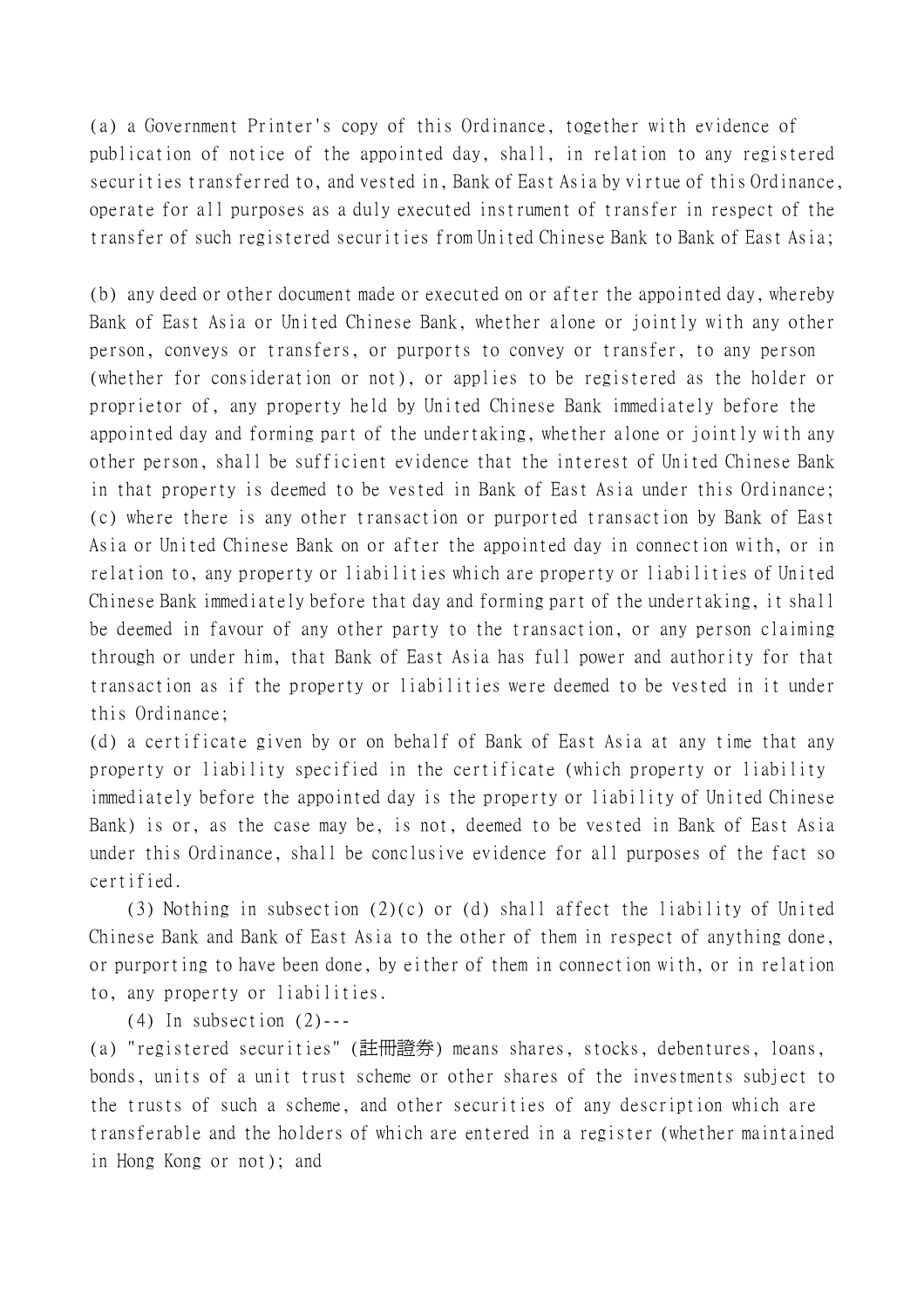(b) "convey" (轉易) includes mortgage, charge, lease, assent, vest by way of vesting declaration or vesting instrument, disclaim, release or otherwise assure.

(5) Nothing in this section applies to any property falling within section 5(2). 15. Interests in land

(1) The vesting or deemed vesting in Bank of East Asia of an interest in land by virtue of this Ordinance shall not---

(a) constitute an acquisition, assignment, transfer or parting with possession of that interest for the purposes of section  $53(4)(a)$  or  $(7)(a)$ ,  $119E(2)$  or  $119H(1)(a)$ of the Landlord and Tenant (Consolidation) Ordinance (Cap. 7); or

(b) operate so as to merge any leasehold interest in the reversion expectant on it; or

(c) constitute an assignment, transfer, devolution, parting with possession, dealing with or other disposition of that interest for the purposes of any provision contained in any instrument concerning or affecting that interest; or

(d) operate as a breach of covenant or condition against

alienation; or

(e) give rise to any forfeiture, damages or other right of action; or

(f) invalidate or discharge any contract or security.

(2) All existing registration of any interest in land in the name of United Chinese Bank (whether alone or with any other person) shall be construed and have effect on and from the appointed day as if Bank of East Asia had been entered on the land register instead of United Chinese Bank.

(3) To enable Bank of East Asia to complete a title, if thought fit, to any property transferred to it and vested or deemed to be vested in it by virtue of this Ordinance by notice of title, deed, instrument or otherwise, or to deduce title, this Ordinance shall be deemed to be, and may be used as an assignment, conveyance, transfer or, as the case may be, general disposition of such property in favour of Bank of East Asia.

(4) Bank of East Asia shall register or cause to be registered in the Land Registry a Government Printer's copy of this Ordinance in respect of the vesting of the properties of United Chinese Bank in Bank of East Asia.

16. Saving for enactments concerning banking institutions

Nothing in this Ordinance shall exempt United Chinese Bank or Bank of East Asia or any other subsidiary of United Chinese Bank or Bank of East Asia from the provisions of any enactment regulating the carrying on of the business of any of them. 17. Saving for companies

Nothing in this Ordinance shall prejudice the powers of Bank of East Asia to alter